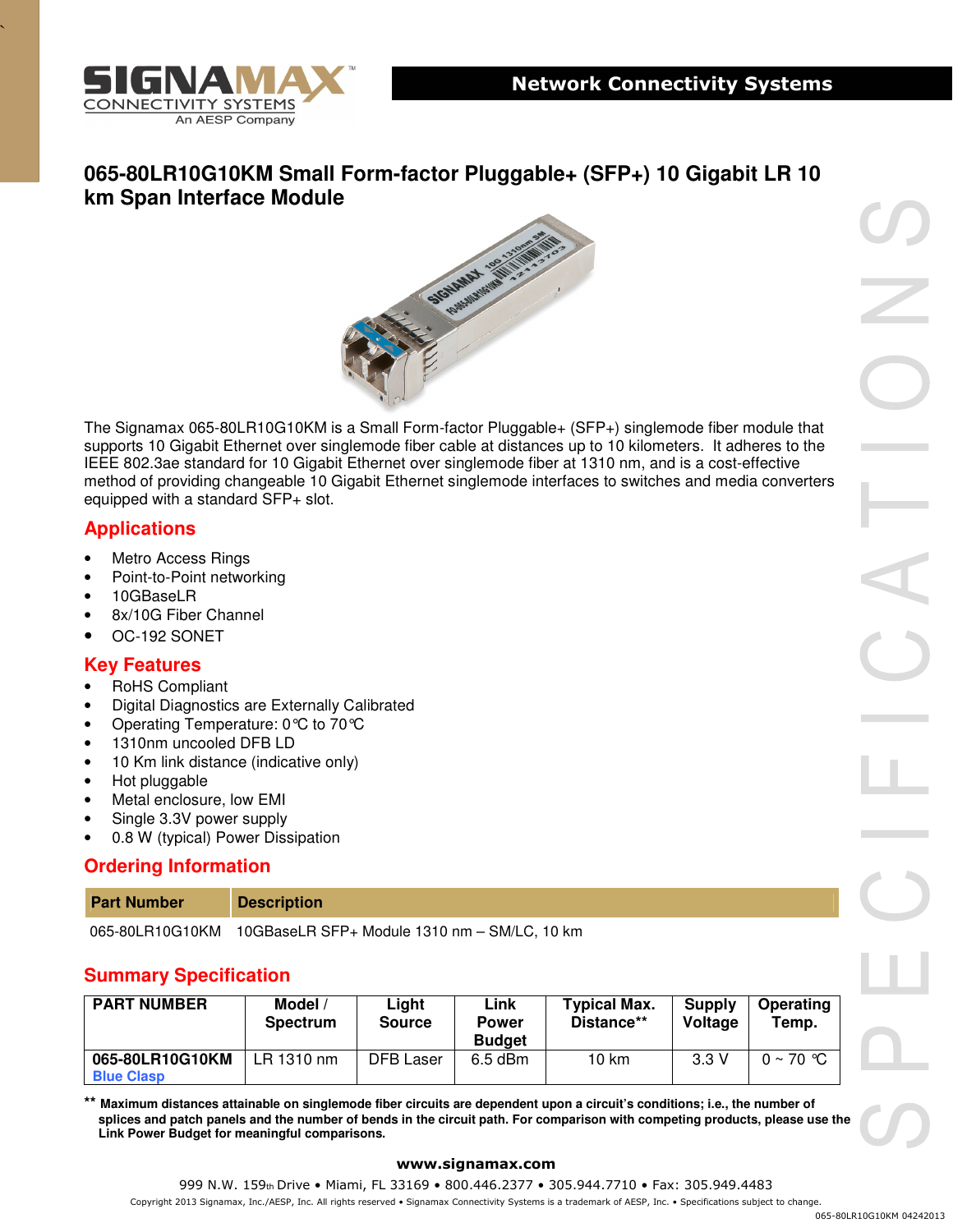

- **APPLICABLE STANDARDS**  IEEE 802.3ae (10GBaseLR 10 Gigabit Ethernet)
- **ABSOLUTE MAXIMUM RATINGS Storage Temperature:** TS −40 -- 85 °C **Supply Voltage:** VccT / VccR -0.5 – 5.5 V **Input Voltage:** VIN 0 – 5.5 V **Operating Humidity:** 0-85 %

#### • **RECOMMENDED OPERATING CONDITIONS**

| <b>PARAMETER</b>                 | <b>SYMBOL</b>       | <b>MIN</b> | <b>TYPICAL</b> | <b>MAX</b> | <b>UNITS</b> | <b>NOTE</b> |
|----------------------------------|---------------------|------------|----------------|------------|--------------|-------------|
| Ambient Operating<br>Temperature | AMB                 |            |                |            | ∝            |             |
| Supply Voltage                   | Vcc                 | 3.1        | 3.3            | 3.5        |              |             |
| Supply Current (3.3V)            | $I\tau x + I\tau x$ |            |                |            | mA           |             |

### • **TRANSMITTER ELECTRO-OPTICAL CHARACTERISTICS**

 $Vcc = 3.1$  V to 3.5V,  $T_A = 0$  ℃ to 70 ℃

| <b>PARAMETER</b>                                                         | <b>SYMBOL</b>                             | <b>MIN</b>                 | TYP. | <b>MAX</b>    | <b>UNITS</b>   | <b>NOTE</b> |
|--------------------------------------------------------------------------|-------------------------------------------|----------------------------|------|---------------|----------------|-------------|
| Transmitter Differential Input<br>Voltage                                | $TD +/-$                                  | 400                        |      | 1600          | $mv_{\rm P.P}$ | A           |
| Output Optical Power 9/125 µm<br>fiber                                   | Pout                                      | -8                         |      |               | dBm            | A           |
| <b>Extinction Ratio</b>                                                  | ER                                        | 3.5                        |      |               | dB             | A           |
| Center Wavelength                                                        | λc                                        | 1290                       | 1310 | 1330          | nm             | A           |
| Spectral Width (20dB)                                                    | Δλ                                        |                            |      | ا>            | nm             | A           |
| Side Mode Suppression Ratio                                              | <b>SMSR</b>                               |                            |      | 30            | dB             | A           |
| Tx Fault - High                                                          | $\mathsf{V}_{\mathsf{Fault\ H}}$          | $\overline{2}$             |      | $V_{\rm CC}$  | v              | A           |
| Tx Fault - Low                                                           | $\mathsf{V}_{\mathsf{Fault}\;\mathsf{L}}$ | $\mathsf{V}_{\mathsf{ee}}$ |      | $V_{ee}$ +0.5 | v              | A           |
| Tx Disable - High                                                        | V <sub>Disable H</sub>                    | $\mathbf{2}$               |      | $V_{\rm CC}$  | v              | A           |
| Tx Disable - Low                                                         | V <sub>Disable L</sub>                    | $\mathsf{V}_{\mathsf{ee}}$ |      | $V_{ee}$ +0.8 | V              | A           |
| Note A: All data measured at 10.3125 Gbps, PRBS 2 <sup>31</sup> -1, NRZ. |                                           |                            |      |               |                |             |

#### • **RECEIVER ELECTRO-OPTICAL CHARACTERISTICS**   $Vcc = 3.1$  V to 3.5 V,  $T_A = 0$  ℃ to 70 ℃

| <b>PARAMETER</b>                                                 | <b>SYMBOL</b>                                 | <b>MIN</b> | TYP. | <b>MAX</b> | <b>UNITS</b> | <b>NOTE</b> |
|------------------------------------------------------------------|-----------------------------------------------|------------|------|------------|--------------|-------------|
| <b>Receiver Differential Output</b><br>Voltage                   | $RD +/-$                                      | 600        | 800  |            | $mV_{P-P}$   |             |
| <b>Receiver Overload</b>                                         | $P_{IN}MAX$                                   | 0.5        |      |            | dBm          | A,B         |
| <b>Receiver Sensitivity</b>                                      | $P_{IN}$ MIN                                  |            |      | $-14.5$    | dBm          | A,B         |
| Operating Center Wavelength                                      | $\Lambda_{\rm C}$                             | 1290       |      | 1330       | nm           |             |
| Receiver LOS Assert Level                                        | $P_{RX\text{ LOS A}}$                         | -30        |      |            | dBm          | B           |
| Receiver LOS Deassert Level                                      | $P_{\mathsf{RX} \ \mathsf{LOS} \ \mathsf{D}}$ |            |      | $-14.5$    | dBm          | B           |
| Receiver<br>Signal<br>of<br>Loss<br><b>Hysteresis</b>            |                                               | 0.5        | 2    |            | dB           | B           |
| Note $\Lambda$ . DED bottor than as equal to 1.10 <sup>-12</sup> |                                               |            |      |            |              |             |

Note A: BER better than or equal to  $1\times10^{-1}$ 

Note B: Measured in the center of the eye opening with  $2^{31}$  -1 PRBS, NRZ